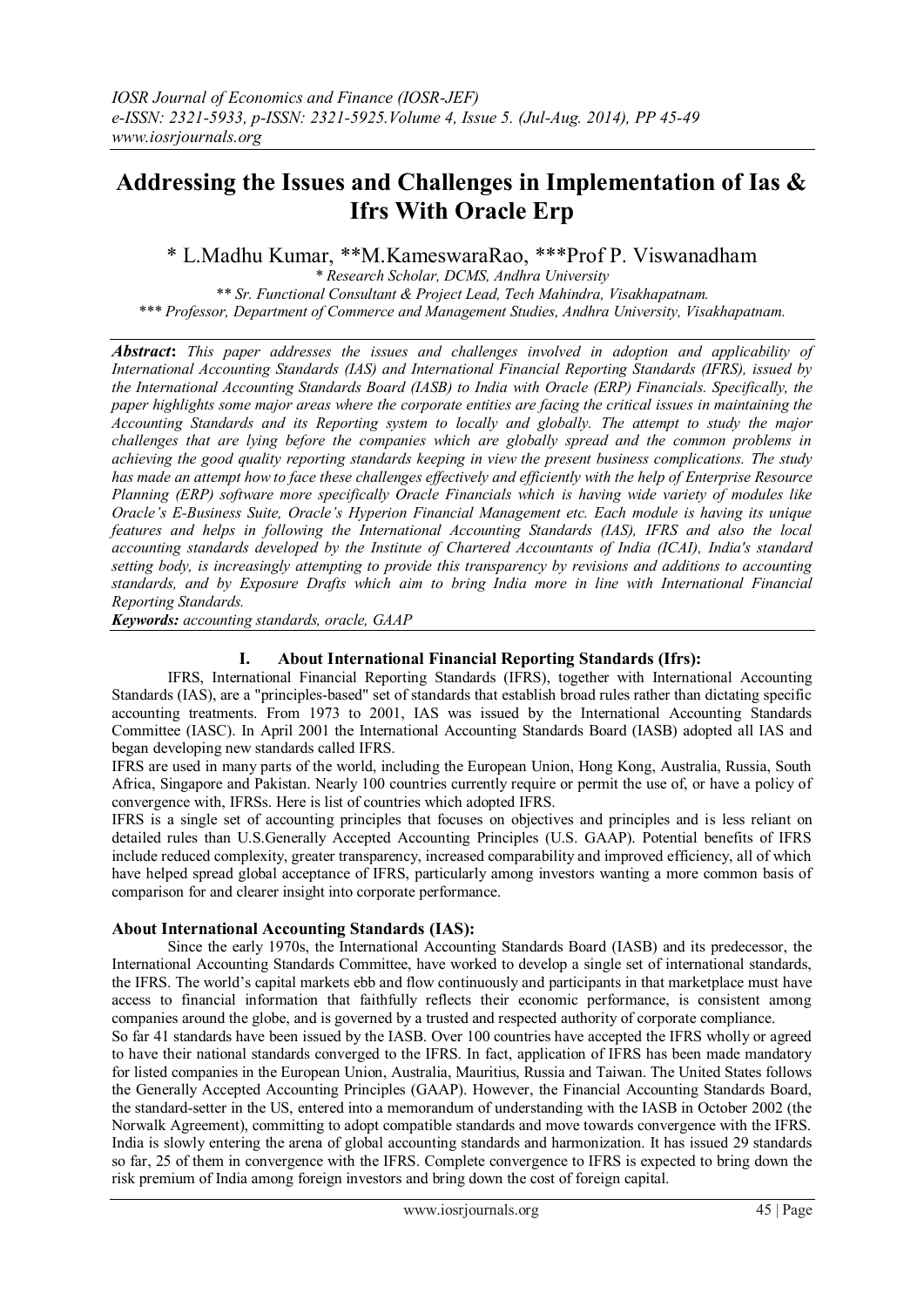# **II. Issues And Challenges In Implementing Ias & Ifrs:**

The book keeping system has now becoming very complex with the aggressive growth of the business entities. Many Indian companies are now concentrating external growth to increase their market share and business strength by way of acquisitions and amalgamations. Since the companies are spreading across the world and the reporting system has now considered being worthwhile. The investors are also now not hesitating to invest if the company is really fundamentally strong and has adopting good corporate governance system. Financial reporting systems have to be nimble and amenable to change so that finance professionals can respond to investor and analyst inquiries with confidence. Most companies are able to adopt a new accounting standard, but a truly successful transition depends on a company's ability to provide full audit trails, variance analyses, and reconciliations of prior standards to satisfy internal and external inquiries.

## *2.1: Accessing the Right Information*:

Companies transitioning to IAS & IFRS will inevitably find themselves having to capture data in new ways or gathering additional information. They may need to use new accounting definitions and valuations for certain balance sheet and income statement lines, obtain more comprehensive reporting from overseas operations, provide more detailed segment reporting, or comply with wider disclosure obligations.

## *2.2: evolving international standards*:

International Standards will challenge as governing bodies amend policies, set new standards, and adjust regulation processes and accounting profession grapples with an evolving collective understanding of IFRS in practice. In addition, the IFRS committee is providing guidance on financial reporting issues not specifically address to IFRS, so it will influence how IFRS are implemented.

## *2.3: new standards introduce discrepancies*:

Discrepancies can occur between reports based on IFRS and those based on local GAAP simply because of a change in accounting policy or in the method of accounting policy or in the method of measurement. For example, IAS 39: Financial Instruments: Recognition and Measurement significantly changes reporting in the financial services industry, whereas IAS 16: Property, Plant and Equipment significantly changes reporting in capital intensive industries, such as manufacturing and utilities. Therefore, as companies attempt to implement IFRS, they are constantly calculating and recalculating management and statutory accounts to quantify the potential impact of the new standards. In addition, companies are spending considerable effort attempting to reconcile results achieved with different standards, and to tease out the reasons for the differences so that they can explain the effect the standards have on reported results.

# *2.4: management reporting:*

These challenges also present obstacles to accurate and effective management reporting. Statutory reporting must be aligned with management reporting, and executives have to understand the impact that IFRS have on performance management and key performance indicators (KPIs). Forward-looking statements of performance based on IFRS have to be consistent with budgets based on the operational GAAP. Reporting tools and dashboards must be versatile enough to allow management to monitor, understand, and report performance based on whatever GAAP or other set of standards they choose. In a compliance culture, in which good governance equals superior management capability, nothing short of complete oversight of performance and risk is acceptable.

## *2.5: managing multiple frameworks:*

Not only does management need to respond to the specific accounting policies and procedures laid down in IFRS, but it also needs to keep firm control of all of the other statutory requirements relevant to the group at the same time. It is this "multi-GAAP" view of the world that makes IFRS so challenging. How does management move from reporting one GAAP to another or local reporting requirements to IFRS without losing control? How can management be certain that results reported one way are consistent and reconcilable to the numbers reported another way? Do management's systems allow complete mastery of performance or is management to be continuously exposed to unexpected volatility of results?

# **III. Introduction Erp:**

Enterprise Resource Planning (ERP) is the latest high-end solution that Information Technology has lent to business applications. ERP solutions streamline and integrate operation processes and information flows in the company to synergize the resources of an organization namely men, material, money and machine through information. An ERP system is a fully integrated business management system covering functional areas of an enterprise like Logistics, Production, Finance, Accounting and Human Resources.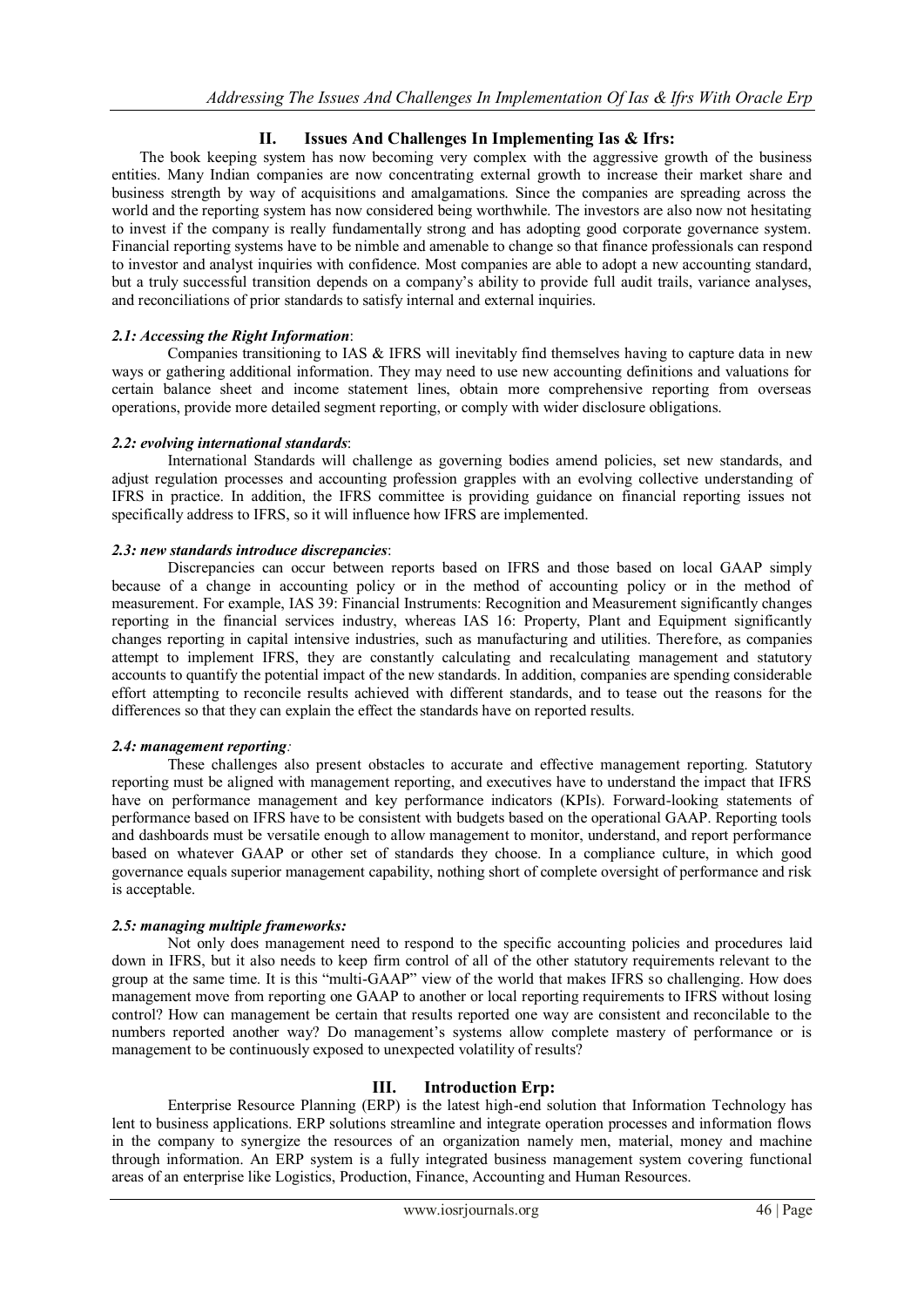It can also be defined as "an amalgamation of a company's information systems designed to bind more closely a variety of [company](http://www.investorwords.com/992/company.html) [functions](http://www.businessdictionary.com/definition/function.html) including [human resources,](http://www.businessdictionary.com/definition/human-resource.html) [inventories](http://www.investorwords.com/2589/inventory.html) and [financials](http://www.investorwords.com/5572/financial.html) while simultaneously linking the company to [customers](http://www.investorwords.com/5877/customer.html) and [vendors.](http://www.investorwords.com/5234/vendor.html)

#### *3.1: Need for ERP*:

The recent changes that have been taken place in the Global Economy where in the entrepreneurs are letting their business to grow by leaps and bounds have demanded for an effective business control, accounting and reporting system. This is possible only through efficient and effective ERP software. The reasons that are led for going with an ERP are summarized below:

- Integration
- Financial Reporting
- Operational Efficiency
- Effective Decision Making
- Reducing the cost
- Minimizing the time frame
- Security

#### **IV. A Brief About Oracle (Erp) Financials:**

Oracle is the leader in Enterprise Performance Management (EPM), unifying Performance Management and Business Intelligence (BI), supporting a broad range of strategic, financial and operational management processes. Oracle provides a complete and integrated system for managing and optimizing enterprise-wide performance. This allows organizations to achieve a state of management excellence - being smart, agile and aligned - which provides competitive advantage and leverages their operational investments.

- **Smart**—Enable advanced integration that improves agility and lowers costs of ownership
- **Agile**—Integrate information from your financial performance management, operational intelligence, and transactional applications
- **Aligned**—Drive pervasive intelligence across the enterprise by linking strategic, financial and operational management processes.

Oracle Financial Analytics helps front-line managers improve financial performance with complete, up-to-theminute information on their department's expenses and revenue contributions. Hundreds of key performance indicators and more than 200 reports enable financial managers to improve cash flow, lower costs, and increase profitability while maintaining more accurate, timely, and transparent financial reporting that helps ensure Sarbanes-Oxley compliance.

## **V. Addressing Ifrs Challenges With Oracle's Financial Management Solutions:**

Oracle's Financial Management Solutions provide a complete offering for all of your Accounting systems, financial control and reporting needs. Oracle E-Business Suite Financials records business transactions according to the accounting rules you define, whether they're based on IAS or AS or IFRS. If you operate a single consolidated general ledger or ERP instance, then the consolidation and reporting capabilities in Oracle E-Business Suite Financials can easily support IFRS reporting. If your company has complex entity relationships and consolidation structures across heterogeneous environments, then Oracle's market-leading consolidation and reporting module, Hyperion Financial Management (HFM), is the right solution for you. Hyperion Financial Management complements existing ERP and transaction systems by integrating data from multiple sources, providing a common view across the enterprise, and enabling an integrated financial management process that helps businesses comply with stringent reporting regulations.

Oracle's enterprise performance management system helps finance professionals confidently meet and exceed the levels of versatility in analysis and transparency in reporting that are now required globally. This application suite offers three modules that enable companies to generate reports that comply with current requirements, as well as respond quickly and accurately to new requirements as global standards and policies evolve. These modules are Oracle Hyperion Financial Management, Oracle Hyperion Financial Data Quality Management, and Oracle Hyperion Strategic Finance.

The following modules will address the above challenges effectively in Oracle ERP:

5.1: Oracle's E-Business Suite with General Ledger (GL) and Sub-ledger Accounting (SLA)

Functionality,

5.2: Oracle's Hyperion Financial Management,

5.3: Oracle's Hyperion Financial Data Quality Management,

5.4: Oracle's Hyperion Strategic Finance,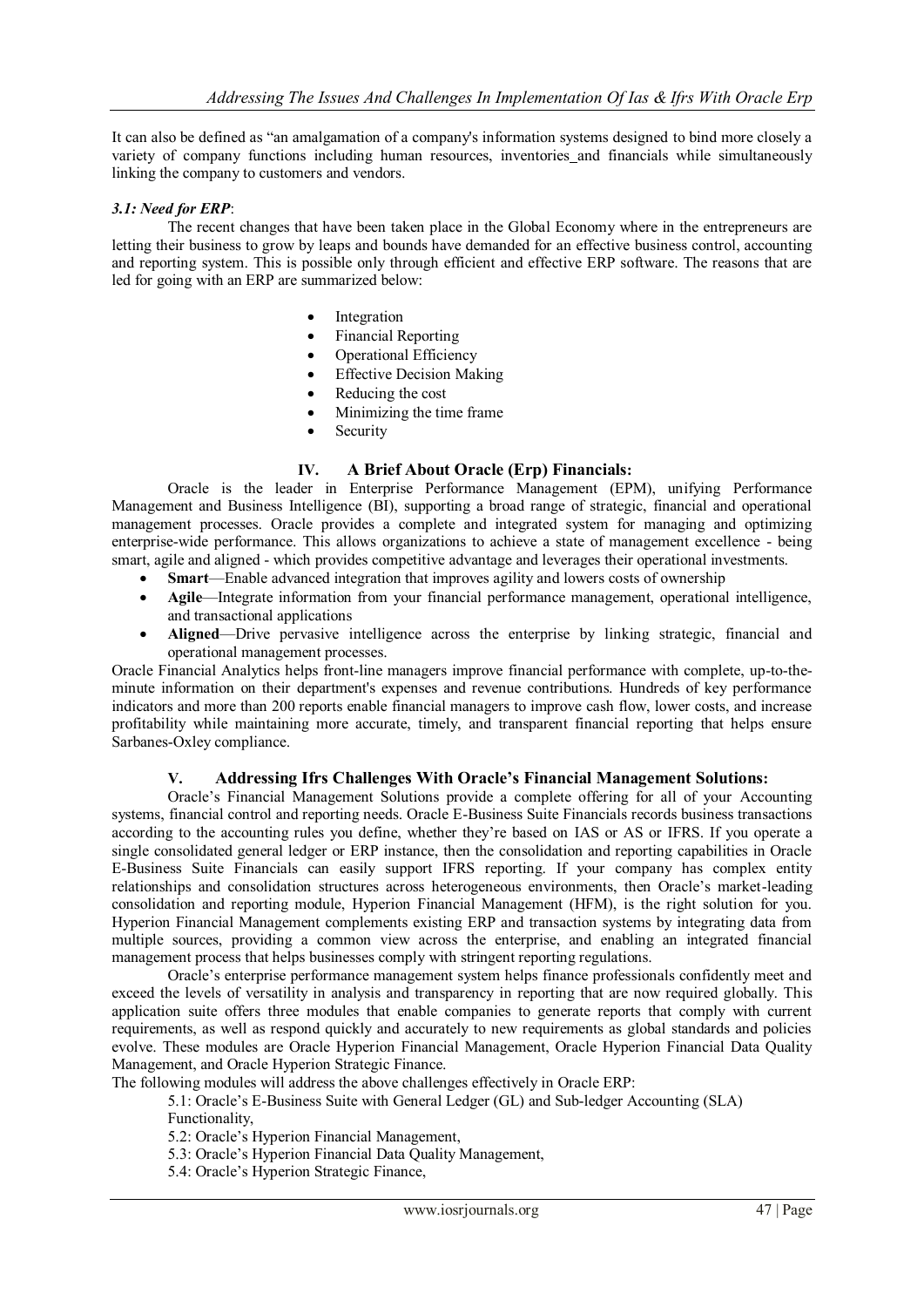5.5: Oracle's Governance, Risk and Compliance (GRC) Controls Suite.

#### *5.1: Oracle's E-Business Suite with General Ledger (GL) and Sub-Ledger Accounting (SLA) Functionality:*

The process of standardizing accounting policies usually involves documenting the policy, communicating it to those who must apply it, and ensuring the standard policy is enforced. Sub-ledger Accounting, a common accounting engine in Oracle E-Business Suite Financials, enables you to standardize your accounting policies, document them in the form of user-defined accounting rules, and distribute them across the entire enterprise, ensuring that everyone adheres to the same set of rules. The rules that you define centrally determine the appropriate accounting for all transactions, and users without access to the rules cannot modify or override them.

Oracle General Ledger is a base module where we define the Chart of Accounts, Accounting Periods, Accounting Calendars, Multiple Currencies and other vital information and we do all the relevant setups that are required to create and maintain the accounting information of the business. The General Ledger needs to be setup according to the business requirement and also the complexity of the business. Before the setting up the General Ledger, the reporting system should be well defined and depending on which the total accounting system lies.

In addition, the Sub-ledger Accounting engine reduces reconciliation issues caused by the recording of accounting entries to the wrong account. For example, reversing a supplier liability or customer receivable when cash is dispersed or received can easily introduce problems if the liability or receivable account that is reversed doesn't match the one used to record the original invoice. Sub-ledger Accounting prevents problems related to this kind of string of events or transaction flow by 'remembering' the original account that was used in the initial event (i.e. invoicing), and ensuring that the same account is reversed during the subsequent event (i.e. payment). It also lets you define, test and validate accounting rules so that you have little risk of error when generating journal entries.

Sub-ledger Accounting, in combination with Oracle's Financial Services Accounting Hub, can be used in heterogeneous application environments to centralize accounting data from any third party transactional system. Together, they offer an open repository and a centralized accounting engine for transactional data from any third party source. The accounting engines behave like a detailed version of your general ledger and provide a rich store of information for reporting and analysis.

#### *5.2: oracle hyperion financial management*:

Oracle Hyperion Financial Management is an IFRS-compliant, Web-based financial systems application that consolidates global reporting and analysis in a single, highly scalable solution.

- Helps companies align the processes for collecting financial results, operating results, and sustainability information in response to investor demands for increased disclosures of both financial and non-financial metrics.
- Streamlines the collection, consolidation, and reporting of financial and non-financial information. The result is more control and consistency over financial and non-financial reporting, improved data integrity and audit trails, as well as savings in time, effort, and costs.
- Supports standardized consolidation and reporting processes in compliance with IAS, IFRS, and local statutory requirements.
- Provides all inter-company eliminations, multicurrency translations, and minority interest calculations, delivering them quickly and cost-effectively out of the box.
- Comprised of entity structures which define the group structure, i.e., the management or statutory hierarchies of reporting units and a chart of accounts hierarchy which maintains the relationship or rollup of account lines used in management and statutory reporting.

## *5.3: oracle's hyperion financial data quality management*:

Oracle's Hyperion Financial Data Quality Management, together with Oracle's Hyperion Financial Management, eliminates the data integrity risks associated with collecting, mapping, verifying, and moving critical financial data from multiple source systems. It allows business analysts to develop standardized financial data management processes and validate data from any source system—all while reducing costs and complexity.

 It helps in integrating the data from any local source system. Local end users are responsible for reporting quality data for corporate consolidation because these users are closest to the accounting sources and can react easily and quickly to errors or inconsistencies.